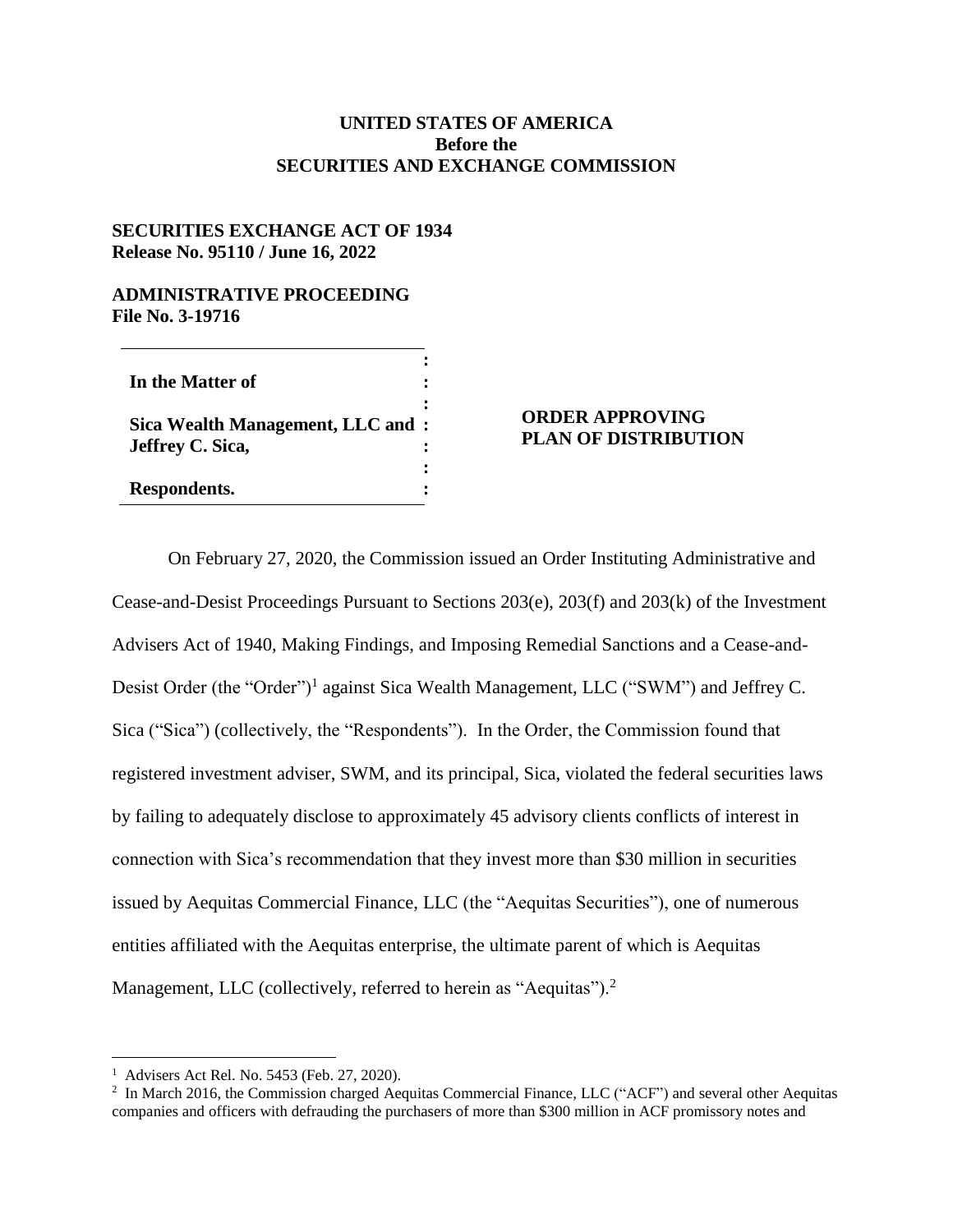From October 2013 to November 2015, the Respondents failed to disclose to their advisory clients material facts regarding compensation that Aequitas provided to SWM and another firm owned and controlled by Sica, (the "Affiliated Adviser"), which created conflicts of interest relating to SWM's and Sica's recommendations that clients invest in Aequitas Securities. Specifically, Aequitas paid SWM and the Affiliated Adviser a total of approximately \$2 million during the relevant period pursuant to consulting agreements and a loan agreement but the Respondents did not disclose these payments to their advisory clients.

The Commission ordered the Respondents to pay \$236,029.19 in disgorgement, \$62,664.23 in prejudgment interest, and \$110,000.00 in civil money penalties, for a total of \$408,693.42, to the Commission. The Commission also created a Fair Fund, pursuant to Section 308(a) of the Sarbanes-Oxley Act of 2002, so the penalties paid, along with the disgorgement and interest paid, can be distributed to harmed investors (the "Fair Fund").

The Fair Fund includes the \$408,693.42 paid by the Respondents. The assets of the Fair Fund are subject to the continuing jurisdiction and control of the Commission. The Fair Fund has been deposited in an interest-bearing account at the U.S. Department of the Treasury's Bureau of the Fiscal Service, and any interest accrued will be added to the Fair Fund.

On April 19, 2022, the Division of Enforcement, pursuant to delegated authority, published a Notice of Proposed Plan of Distribution and Opportunity for Comment ("Notice"),<sup>3</sup> pursuant to Rule 1103 of the Commission's Rules on Fair Fund and Disgorgement Plans (the "Commission's Rules"), $4$  and simultaneously posted the Proposed Plan of Distribution (the "Proposed Plan"). The Notice advised interested persons that they could obtain a copy of the

 $\overline{a}$ 

other Aequitas securities. *See SEC v. Aequitas Management, LLC, et al.*, No. 3:16-cv-00438-PK (D. Or. filed March 10, 2016).

<sup>3</sup> Exchange Act Rel. No. 94759 (Apr. 19, 2022).

<sup>4</sup> 17 C.F.R. § 201.1103.